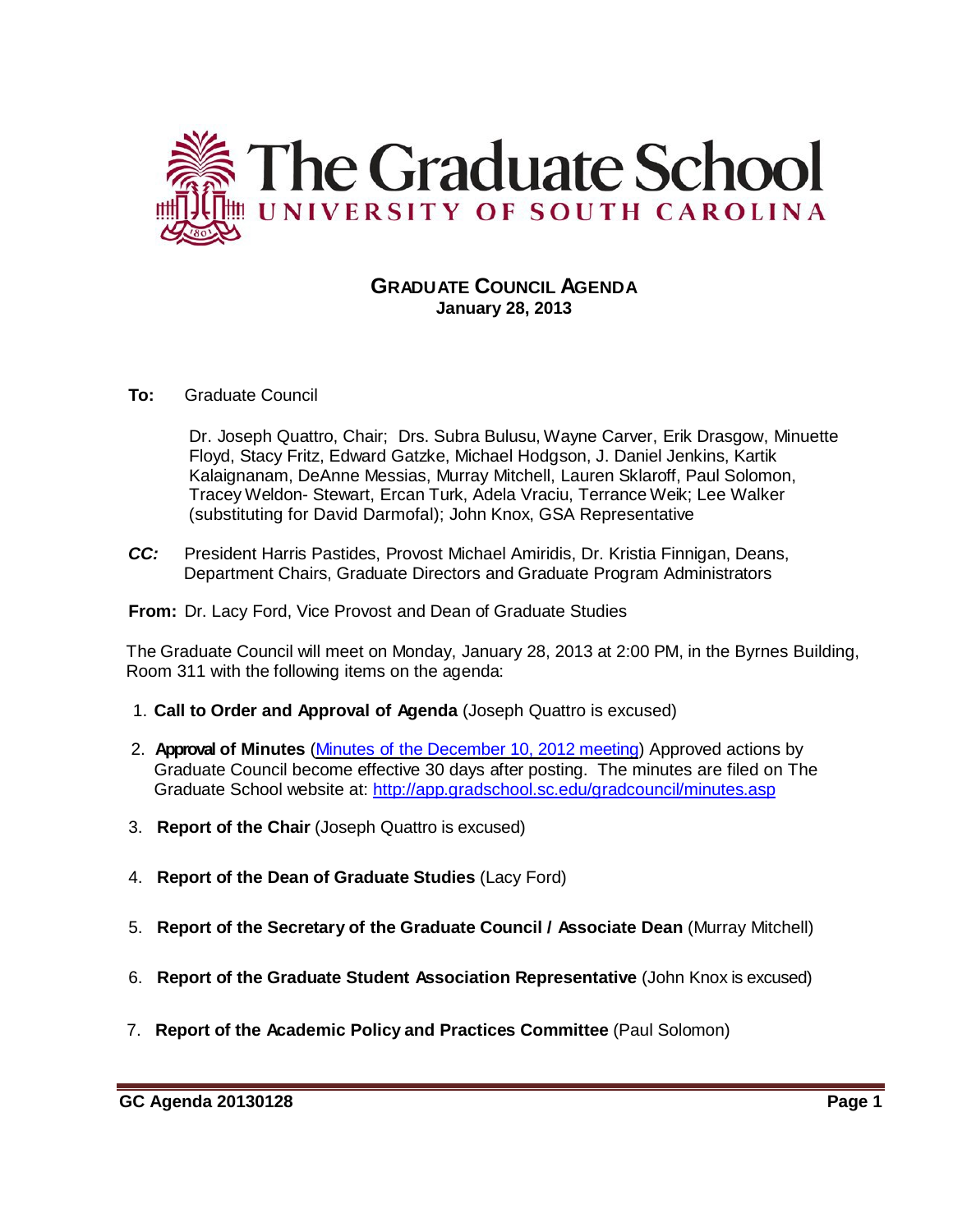8. **Report of the 500/600 Level Courses, Distance Education and Special Courses** (Murray Mitchell)

## **500 / 600 LEVEL COURSES**

#### **New Course Proposals**

| ANTH 535        | <b>Public Archaeology</b>                      |
|-----------------|------------------------------------------------|
| ANTH 536        | <b>Public Archaeology</b>                      |
| <b>BIOL 571</b> | [=ENVR 571] Conservation Biology               |
| <b>ENVR 571</b> | [=BIOL 571] Conservation Biology               |
| HPEB 653        | <b>Nutrition Assessment and Counseling</b>     |
| LATN 540        | Renaissance Latin                              |
| HRTM 521        | Revenue Management in the Hospitality Industry |
|                 |                                                |

## **Course Change Proposals**

| BIOL 536 | [MSCI 536] Ichthyology |
|----------|------------------------|
| MSCI 536 | [BIOL 536] Ichthyology |

9. **Fellowships and Scholarships Committee** (Wayne Carver)

## 10. **Report of Science, Math, and Related Professional Programs Committee** (Ed Gatzke)

## **COLLEGE OF ARTS AND SCIENCES** *College of Nursing*

## **Course Change Proposal/Bulletin Change**

[NURS J 793 Advanced Practice Practicum](http://gradschool.sc.edu/facstaff/gradcouncil/2012/NURS%20J%20793%20Advanced%20Practice%20Practicum%20CCP%20_Redacted.pdf)

The purpose of this request is to change the course title and course objectives as required by the accrediting/regulating bodies for the Graduate Education in Advanced Practice. These bodies include CCNE (Commission on Nursing Education), NONPF (National Organization of Nurse Practitioner Faculty), and NCSBN LACE Document (National Council of State Boards of Nursing for Licensure, Accreditation, Credentialing, and Education). These organizations collaborate to standardize graduate nursing education for advanced practice nurses across the nation. In order to conform to these new accreditation requirements and for our graduates to sit for the National Certification Exams, their course syllabi must reflect these changes. These changes have been approved by the CON Graduate Council, April 2012.

NURS 793 is a 3-4 credit hour course. This meets the certification body's requirements for clinical hours needed to sit for the certification exams at the advanced practice nursing level: FNP and Acute Care.

[Effective Term: Spring 2013]

#### 11. **Report of the Humanities, Social Sciences, Education, and Related Professional**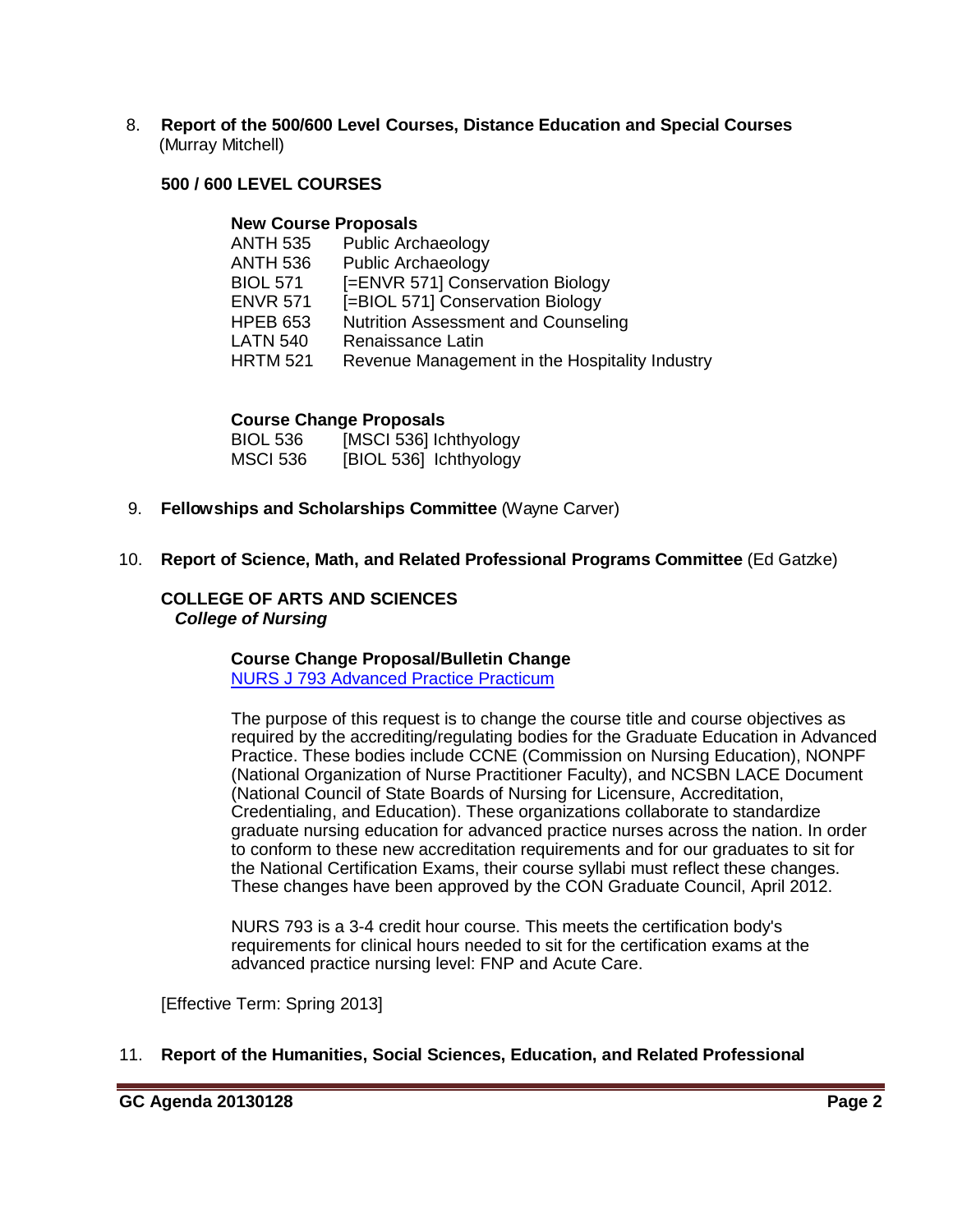**Programs Committee** (J. Daniel Jenkins)

#### **COLLEGE OF MASS COMMUNICATION AND INFORMATION SCIENCE** *School of Library and Information Science*

**Academic Programs Actions/Bulletin Change** [Master of Library and Information Science](http://gradschool.sc.edu/facstaff/gradcouncil/2012/CMCIS%20SLIS%20Master%20of%20Library%20and%20Information%20Science%20APA%20BC_Redacted.pdf)

Remove thesis option from the MLIS degree

Several years ago, in keeping with the revised accreditation standards of the American Library Association and SACS, the faculty of the School of Library and Information Science adopted a professional portfolio as the ending comprehensive assessment for ALL students in the Master of Library and Information Science (MLIS) degree program, the first/entry level professional degree for librarians and other information professionals.

Officially, the thesis option for the MLIS program still exists, although it no longer appears in the Graduate Studies Bulletin. The faculty of SLIS wants to make sure this option is removed officially, so to that end submits this formal action.

No student has exercised this option since before 2000. In fact, SLIS has no SLIS 799 Thesis Preparation course in the catalog. Removing this option does not deny a student the opportunity to write a graduate professional paper. If a student, after discussion with and agreement by the student's academic advisor, wishes to write a professional paper as a piece of the professional portfolio comprehensive assessment, the student may write one under faculty guidance through SLIS 796 Independent Study in Library and Information Science or SLIS 798 Special Project Preparation.

[Effective Term: Spring 2013]

#### **Course Change Proposal**

SLIS 704 [Intro to Management of Libraries, Media Centers, and Information Agencies](http://gradschool.sc.edu/facstaff/gradcouncil/2012/SLIS%20704%20Intro%20to%20Management%20of%20Libraries,%20Media%20Centers,%20and%20Information%20Agencies%20CCP_Redacted.pdf)

Change Course Title to: Introduction to the Management of Libraries, School Libraries, and Information Agencies

At their January 2010 meeting, the American Association of School Librarians (AASL) Board of Directors voted to officially adopt the professional titles "school librarian" and "school library". This supersedes the titles "media specialist", "library media specialist", "media center", and "library media center".

SLIS needs to align the names of our courses that are part of our program to prepare school librarians for the K-12 environment with the titles adopted by AASL. Therefore, we request permission to drop the words "school library media specialist", "school media" and "media" from the titles of SLIS 704, 721, and 529. There are no substantive changes to course syllabi - only changes in nomenclature so as to align our course titles with AASL professional titles.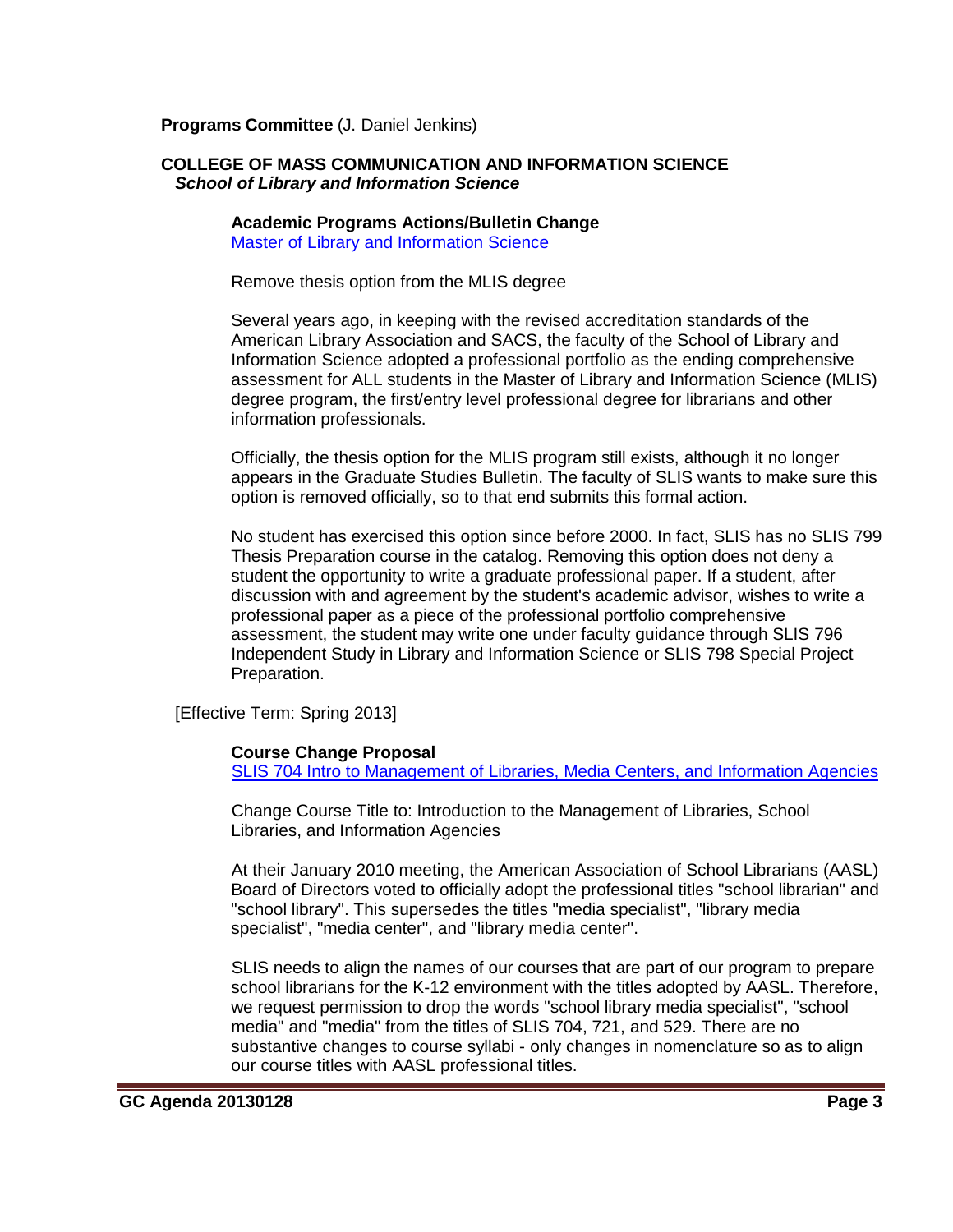This is in keeping with the title changes previously approved by the Graduate Council for SLIS 720, 742, and 761.

[Effective Term: Spring 2013]

## **Course Change Proposal**

[SLIS 529 Special Topics in Library, Information, and Media Services](http://gradschool.sc.edu/facstaff/gradcouncil/2012/SLIS%20529%20Special%20Topics%20in%20Library,%20Information%20and%20Media%20Services%20CCP_Redacted.pdf)

Change Course Title to: Special Topics in Library and Information Studies

At their January 2010 meeting, the American Association of School Librarians (AASL) Board of Directors voted to officially adopt the professional titles "school librarian" and "school library". This supersedes the titles "media specialist", "library media specialist", "media center", and "library media center".

SLIS needs to align the names of our courses that are part of our program to prepare school librarians for the K-12 environment with the titles adopted by AASL. Therefore, we request permission to drop the words "school library media specialist", "school media" and "media" from the titles of SLIS 704, 721, and 529. There are no substantive changes to course syllabi - only changes in nomenclature so as to align our course titles with AASL professional titles.

This is in keeping with the title changes previously approved by the Graduate Council for SLIS 720, 742, and 761.

[Effective Term: Spring 2013]

#### **Course Change Proposal**

[SLIS 721 Seminar in School Media Programs](http://gradschool.sc.edu/facstaff/gradcouncil/2012/SLIS%20721%20Seminar%20in%20School%20Media%20Programs%20CCP_Redacted.pdf)

Change Course Title to: Seminar in School Library Programs

At their January 2010 meeting, the American Association of School Librarians (AASL) Board of Directors voted to officially adopt the professional titles "school librarian" and "school library". This supersedes the titles "media specialist", "library media specialist", "media center", and "library media center".

SLIS needs to align the names of our courses that are part of our program to prepare school librarians for the K-12 environment with the titles adopted by AASL. Therefore, we request permission to drop the words "school library media specialist", "school media" and "media" from the titles of SLIS 704, 721, and 529. There are no substantive changes to course syllabi - only changes in nomenclature so as to align our course titles with AASL professional titles.

This is in keeping with the title changes previously approved by the Graduate Council for SLIS 720, 742, and 761.

[Effective Term: Spring 2013]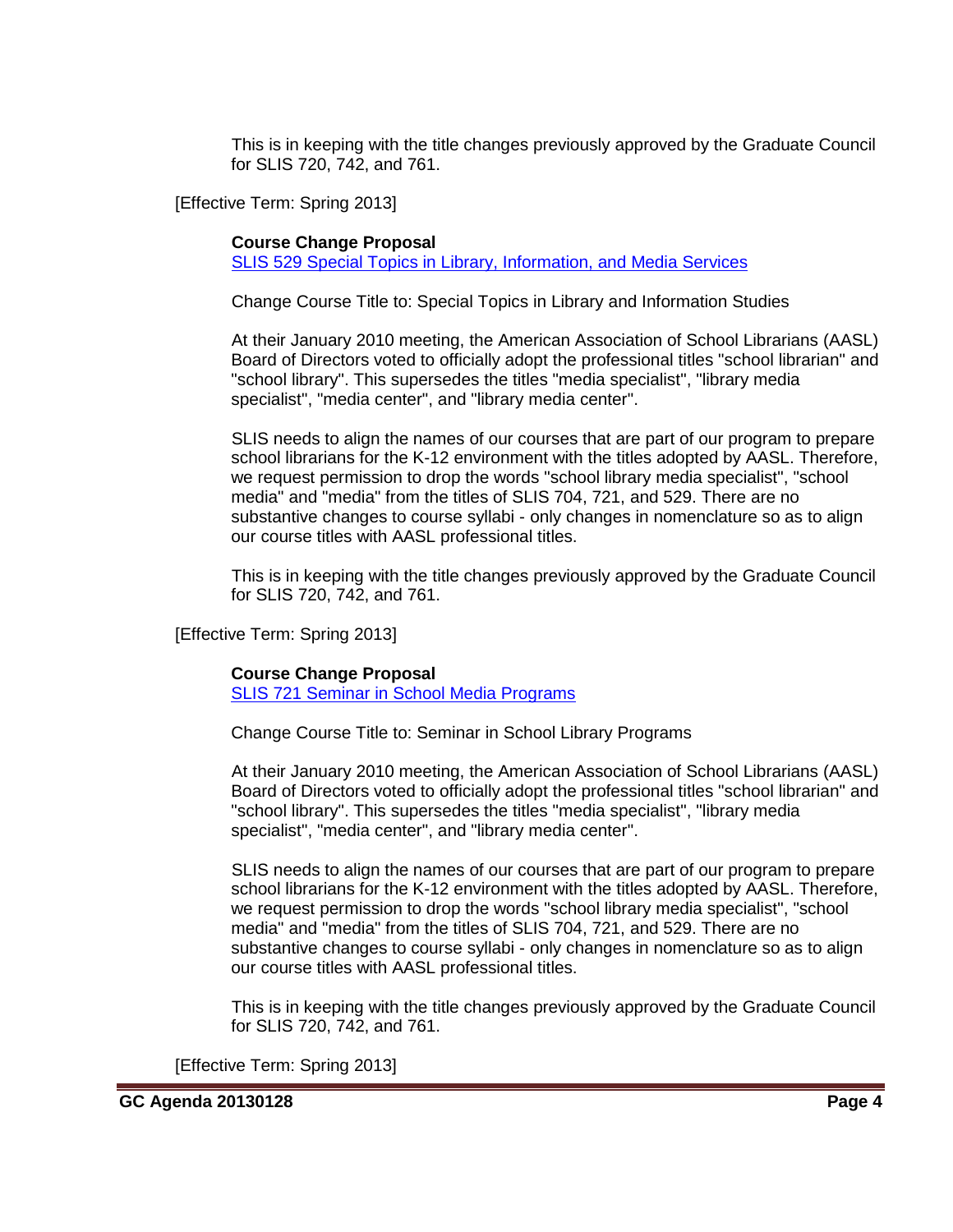#### **New Course Proposal**

[SLIS 810 Human Information Interactions and Cultural Institutions](http://gradschool.sc.edu/facstaff/gradcouncil/2012/SLIS%20810%20Human%20Information%20Interactions%20and%20Cultural%20Institutions%20NCP_Redacted.pdf)

Explores libraries and other cultural institutions as lifelong educational environments where complex human interactions take place.

Over the past two years, the promising intersection of cultural organizations has been a topic of strong interest to practitioners and scholars associated with these institutions. This course introduces the interdisciplinary framework, social perspectives, and research methods required to development an understanding of this intersection, the changes that will be required as new technologies alter the way that people engage with these institutions, and the challenges that have begun to emerge as their boundaries become less defined. This type of interdisciplinary framework is needed to address these topics and address both the human information needs that impel cultural institutions and the steps and strategies by which these needs may be recognized and resolved in these information rich environments.

Prerequisites/Corequisites: Permission of the instructor

[Effective Term: Fall 2013]

## **New Course Proposal**

SLIS 811 [Technologies in Cultural Institutions](http://gradschool.sc.edu/facstaff/gradcouncil/2012/SLIS%20811%20Technologies%20in%20Cultural%20Institutions%20NCP%20updated_Redacted.pdf)

Explores concepts related to current technologies used in cultural institutions.

This course provides an opportunity for doctoral students to explore the issues associated with the implementation, evaluation and management of various technologies found in cultural institutions. Students will gain practical experience working with different technologies through class demonstrations and will be exposed to different technical environments via class field trips.

Prerequisites/Corequisites: Permission of the instructor

[Effective Term: Fall 2013]

#### **SCHOOL OF MUSIC** *Degrees in Music*

## **Bulletin Change**

[Doctor of Musical Arts](http://gradschool.sc.edu/facstaff/gradcouncil/2012/MUSIC%20Doctor%20of%20Musical%20Arts%20Degrees%20except%20DMA%20Voice%20Performance.pdf)

Remove the following degree requirements language from the current bulletin: *"Prior to the scheduling of the comprehensive examination, degree candidates must have satisfied reading proficiency in a foreign language."*

Add the following degree requirements language to the bulletin: *"Prior to the scheduling of the comprehensive examination, degree candidates must*